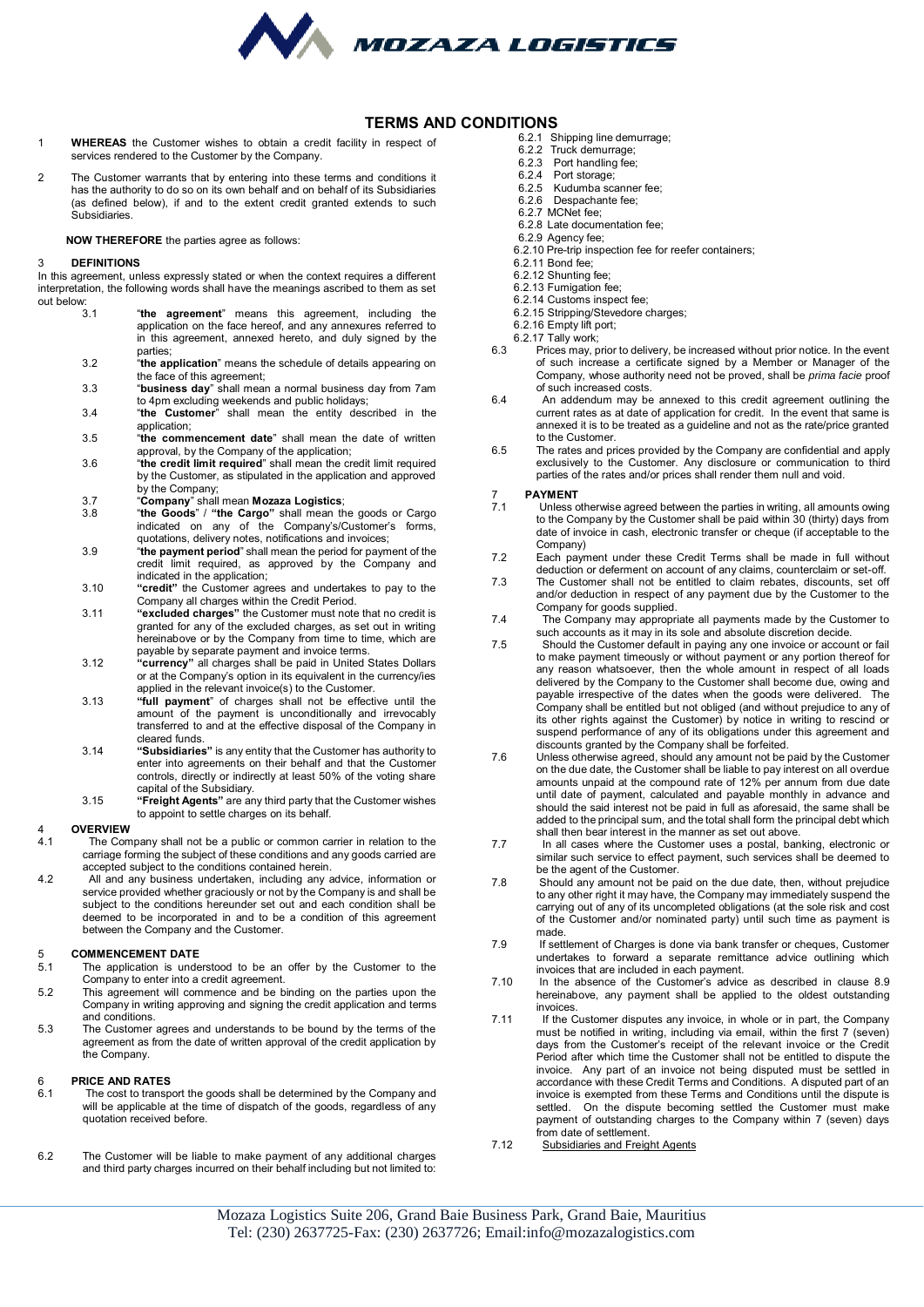

- 7.12.1 If the Customer wishes the Company to extend credit to any of the Customer's Subsidiaries then the Customer must first obtain the Company's prior written consent.
- 7.12.2 If the Customer wishes to appoint a third party (i.e. a freight agent) to settle charges on its behalf the prior written consent must be obtained from the Company.
- 7.12.3 These terms and conditions herein shall also apply to the Subsidiaries and any third party (freight agent) whom, will be held to be jointly and severally liable alongside the Customer.
- 7.12.4 The Customer guarantees performance and payment of all its Subsidiaries and/or third parties, and shall indemnify the Company for all consequences, costs and expenses in the event of any default, claim or non-payment by any Subsidiary and/or third parties.
- 7.12.5 The Customer confirms that it has the authority of any such Subsidiaries and/or third parties to accept these credit terms and conditions on their behalf.

#### 8 **PROOF OF INDEBTEDNESS**

Any account or certificate issued and signed by any Member or Manager of the Company (whose authority need not be approved) in respect of any indebtedness of the Customer to the Company or in respect of any other fact, including but not limiting the generality of the foregoing, the fact that such goods were transported by the Company and the goods were delivered, shall be *prima facie* evidence of the Customer's indebtedness to the Company and *prima facie* evidence of such other fact and/or *prima facie* evidence of the delivery of the Goods.

## 9 **CREDIT FACILITY**<br>9.1 The Company re

- The Company reserves the right to reduce the credit limit under any credit facility at any time upon written notice to the Customer to take effect on delivery of the notice, at the Company's discretion.
- 9.2 The Company reserves the right to increase the credit facility at its sole
- discretion, and without any prior notice thereof to the Customer. 9.3 The credit limit shall not be deemed to be the limit of a Customer's indebtedness to the Company.

# 10 **QUOTES**

- A quotation by the Company does not constitute a binding offer by the Company and the Company reserves the right to withdraw or revise any quotation at any time.
- 10.2 Quotations where given shall be subject to immediate acceptance and shall be subject to withdrawal or revision by the Company.
- 10.3 The Company is entitled to the benefits of any discounts obtained and to retain and be paid all brokerages, commissions, allowances and any other remunerations of whatsoever nature and kind and shall not be obliged to disclose or account to the consignor for any such remuneration received by it.

## 11 **OWNERSHIP AND RISK**

- 11.1 Notwithstanding that all risk in and to all cargo bought by the Customer shall be transported at the Customer's own risk, ownership in all cargo bought by the customer and delivered to the customer shall remain vested in the Company.
- 11.2 All cargo handled by the Company is moved at owner's own risk at all times.
- 11.3 The onus of establishing the condition of the goods at the time of acceptance and delivery thereof by the Company shall rest on the consignor.

## 12 **INSURANCE**

- The Company shall ensure that its subcontractors maintain insurance policies as follows, at all times:<br>(a) third party insurance of it
	- third party insurance of its vehicles and/or trailers used to perform its obligations under this Agreement;
	- (b) Public Liability insurance up to USD 250,000 (two hundred and fifty thousand);
	- (c) third party Liability Insurance for any damage or accident;<br>(d) workman's compensation insurance cover against inju
	- workman's compensation insurance cover against injury, harm, disability and death in respect of all of its employees, agents and contractors.
- 12.1.1 The Customer shall be liable for taking out cargo insurance and any further insurances which it requires for the performance of the services and shall produce, upon request, appropriate documentation in support of such insurances to the Company.

## 13 **TRANSPORT, LOGISTICS AND HEALTH AND SAFETY**

- The Customer shall comply with the Company's Health, Safety and Environmental Policies at all times, whether on Company premises or on other premises.
- 13.2 The Customer shall provide relevant information and health and safety specifications to the Company in a timely manner to ensure that proper equipment is used.

#### 14 **DANGEROUS GOODS**

- 14.1 No goods, including radio-active materials, which are or may become dangerous, inflammable or noxious, or which by their nature are or may become liable to cause injury or damage to any person, goods or property whatsoever, shall be tendered to the company without its express consent in writing. The goods or the container package or other covering in which the goods are to be tendered to the Company or its agents shall be prominently marked on the outside so as to indicate the nature and character of the goods, and so as to comply with any applicable laws, regulations or requirements of any authority or carrier. If any such goods are tendered to the Company without its written consent or without being marked as aforesaid, the same may at any time be destroyed, disposed of, abandoned or rendered harmless at the sole discretion of the Company and at the entire risk and expense of the consignor, without compensation to him or any other party and without prejudice to the Company's right to its charges or fees including the cost of destruction or disposal.
- 14.2 Notwithstanding the acceptance of the goods with its express consent, the Company may nevertheless for good reason, such as the risk to other goods or property, life or health, destroy or otherwise deal with the goods at the entire risk and expense of the consignor, and without compensation to him or to any other party and without prejudice to the Company's right to its charges or fees including the cost of destruction or disposal. Whether or not the consignor was aware of the nature of the goods and whether or not the Company's written consent thereof was obtained, the consignor shall be deemed to have indemnified the Company against all loss, damage or liability caused to the Company as a result of the tender of the goods to the Company.

#### 15 **ROUTES AND PROCEDURES**

- Subject to express instructions given by the consignor and accepted by the Company in writing, the Company reserves to itself complete freedom in respect of means, route and procedure to be followed in the handling and transport of the goods.
- 15.2 The Company shall be entitled, in the absence of express instructions to the contrary, to employ independent third parties to perform all or any of the functions required by the Company.
- 15.3 The Company is expressly authorized to arrange for the consignor's goods, in its discretion, to be transshipped from any vehicle upon which such goods may have been loaded to any other vehicle or vehicles.
- 15.4 The Company shall have no responsibility or liability to the consignor for any act or omission of such third party, even though the Company may be responsible for the payment of such third party's charges, but the Company shall, if suitably indemnified against all costs, take such action against the third party on the consignor's behalf as its consignor may reasonably direct.

# 16 **DISCLAIMER AND TIME OF DELIVERY**

- 16.1 The Company shall not be liable for any delay or detention of the goods, for any loss, damage or deterioration therein, unless the date and time for delivery of the goods is expressly stipulated as being of the essence of the contract and the terms accepted by the Company. In any event, the Company shall not be liable for any such loss, damage or deterioration unless such delay or deterioration is attributable to willful default or gross negligence on the part of the Company.
- 16.2 The contents of any of our publications, websites, reports and/or any other form of communication and data are presented for informational purposes only, and whilst every effort is made to ensure their accuracy, they are nonbinding and not to be construed as warranties or guarantees, express or implied, regarding the services to be provided.

## 17 **LIMITATION OF LIABILITY**<br>17.1 The Company shall not be

- 17.1 The Company shall not be responsible for the manner in which any goods are packed by or on behalf of the consignor, whether such packing occurs or consequent upon a subsequent transshipment. Furthermore the Company reserves the right to decline the carriage of any goods, which in its opinion have not been properly packed.
- 17.2 The consignor shall properly and accurately furnish to the Company the name and address of the consignee as well as all documents of necessity required to accompany the goods or such documents as the Company may require, and the Company shall not be responsible nor incur any liability for any loss or incorrect delivery of goods due to the name and address of the consignee being improperly stated and in the absence of gross negligence, the Company shall not be liable for any loss in the event of delivery being effected to some person other than the consignee, in the event of the consignee, or his agent, not being present to receive and accept delivery of same.
- 17.3 In the event of the consignee refusing to accept delivery of the goods in whole or in part, or in the event of the Company being unable to effect delivery by reason of the address of the consignee being improperly or inaccurately stated, and being compelled to return the goods to the consignor, then the consignor shall be liable for all costs incurred in the return of such goods whether on the same basis as originally agreed upon or any other basis whatsoever, or being compelled to dispose of such goods by reason of their perishable nature or for whatsoever other reason, the Company shall not be liable for any damage to or loss of such goods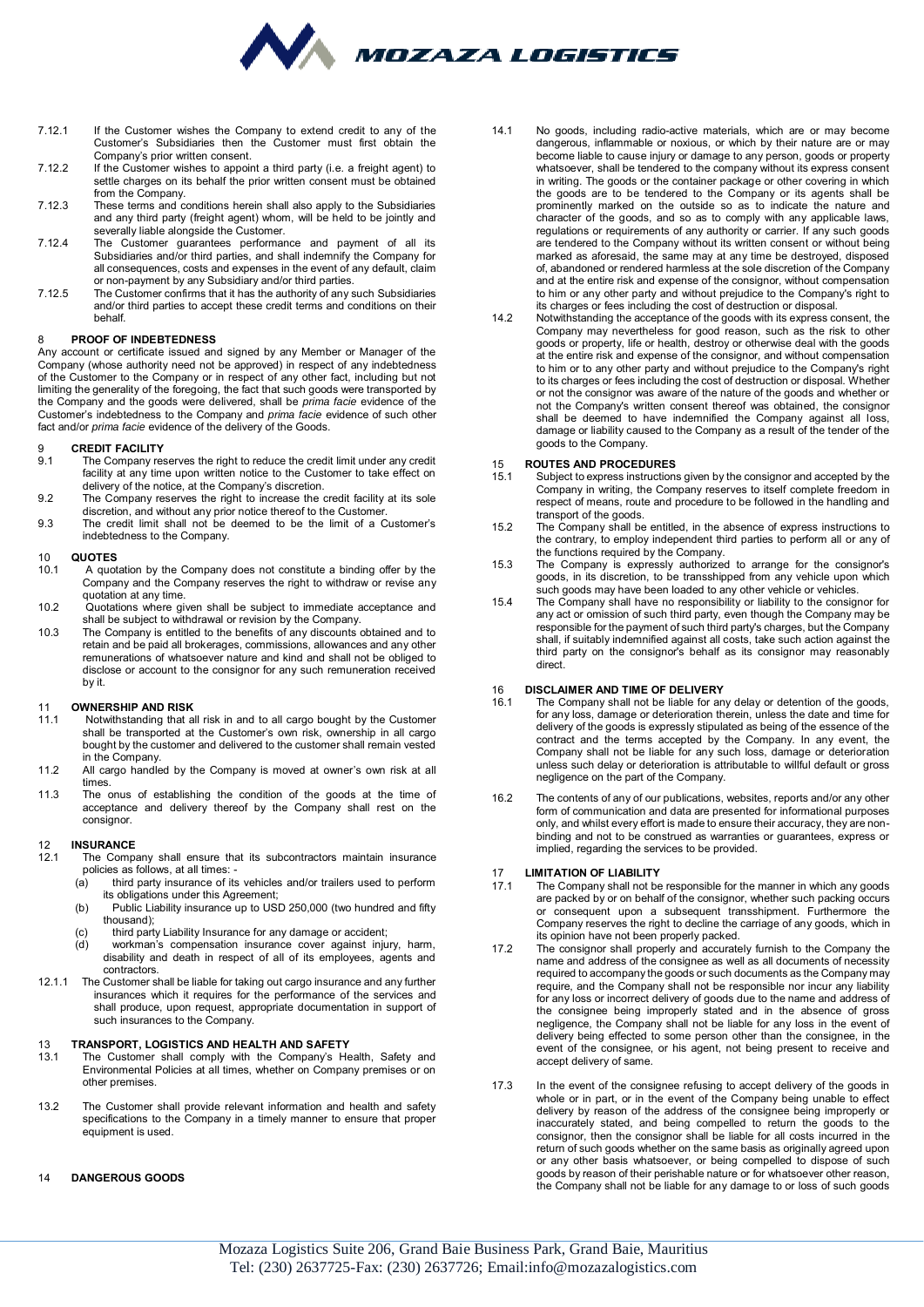

or any loss or damage arising out of the disposal thereof and the consignor shall be liable to the Company for all costs incurred in connection with the disposal of such goods. The consignor shall be deemed to be bound by and to warrant the accuracy of all descriptions, values and other particulars furnished to the Company for customs, consular and other purposes, and shall be deemed to have indemnified the Company against all claims, losses, penalties, damages, expenses and fines whatsoever arising from any inaccuracy or omission, even if such inaccuracy or omission is not due to any negligence.

## 18 **LEGAL PROCEEDINGS**<br>18.1 In the event of any

- 18.1 In the event of any dispute or difference arising between the parties hereto relating to or arising out of this Agreement or the implementation, execution, interpretation, rectification, termination or cancellation thereof, the Senior Management of the parties shall communicate attempt to settle such dispute or difference within seven (7) days, failing which either party may elect to take legal action against the Customer.
- 18.2 Should the Company elect to take legal action against the Customer arising from its breach of any terms or conditions of the Agreement, the application hereto wherein the Company has to hire the services of an attorney and/or advocate and/or tracing agent, then the Customer will be liable in respect of all legal costs and/or expenses incurred, on the highest scale to allow for recovery of costs i.e. on an attorney and own client scale plus disbursements, tracing charges and collection commission.

## 19 **ANTI-CORRUPTION POLICY**

- The Company has a moral and ethical responsibility to act with integrity in the conduct of its business. The Customer acknowledges and accepts to act in conformity with said ethical standards and respect principles of good corporate governance.
- 19.2 The Customer undertakes to comply with the Company's Anti-Corruption Policy, all applicable anti-bribery laws, including those in all countries in which the Company operates and to ensure that its employees are, directors, management and subcontractors, agents or any authorized third party, which are duly approved by the Company have not and will not be involved in the giving or receiving of bribes or other corrupt conduct in connection with this Agreement. The Company prohibits all improper payments of any nature. In any event, the Customer shall always be responsible for any such consequences, loss or damage resulting from such matters.

#### 20 **JURISDICTION**

The Customer consents to the jurisdiction of any Magistrate's Court having jurisdiction regarding any legal action taken by the Company against it arising from this agreement and as set out in the application. The Company will however not be precluded from instituting action in any other court with competent jurisdiction.

## 21 **BREACH**<br>21.1 Notwith

- Notwithstanding any other provision of this Agreement, should the Customer:
- 21.1.1 fail to pay any amount due by the Customer to the Company in terms of this Agreement on the due date thereof; or
- 21.1.2 commit a breach of any term or condition of the Agreement or permit a breach of any such term or condition,
- 21.1.3 the Company shall have the right, notwithstanding any rights available to it, to suspend the credit facility at any time and to forthwith and upon 10 (ten) business days written notice to the Customer, cancel the Agreement.
- 21.2 In the event of any breach by the Customer of any term or condition of this Agreement, the Customer consents and authorizes the Company to furnish the Customer's name, credit record and repayment history to any credit bureau as a delinquent debtor.
- 21.3 Company Lien over Goods:<br>21.3.1 The Company shall have
- The Company shall have a lien over all goods for monies due to the Company in respect of services rendered by the Company whether or not payment in respect of such goods is then due and the Customer hereby waives any right it may have for a spoliation order against the Company in the event that the Company takes possession of any goods.
- 21.3.2 Without prejudice to any of the Company's rights against the consignor, in the event of the Customer failing to pay to the Company any monies due by it, the Company shall have the right without notice to the Customer:- To open and examine any part of such goods; and as its option, to sell, either by public auction or private treaty, and at its entire discretion, the whole or any part of the goods; and to apply the proceeds of any such sale, after deducting all expenses attendant thereupon, in payment of/or towards any sum due by the Customer to the Company and to pay the Customer any surplus without interest, within 60 days after such sale whereupon the Company shall be released from all liability whatsoever in respect of the goods carried.
- 21.3.3 The Consignor/Customer hereby expressly appoints the Company as its agent and hereby grants it full authority to act as aforesaid in regard to the sale of its goods and the appropriation of the proceeds thereof. The exercise by the Company of any of the rights accorded to it by this clause shall be without prejudice to any other rights it may have under this

agreement or at common law in respect of the non-payment the Company's remuneration.

- 21.3.4 Customer does hereby irrevocably and in *Rem Suam* cede, pledge, assign, transfer and make over unto and in favour of the Company, all of its right, title, interest, claim and demand in and to all claims/debts/book debts of whatsoever nature and description and howsoever arising which the Customer may now or at any time hereafter have against all and any persons, companies, Company's, firms, partnerships, associations, syndicates and other legal personae whomsoever ("the Customer's debtors") without exception as a continuing covering security for the due payment of every sum of money which may now or at any time hereafter be or become owing by the Customer to the Company from whatsoever cause or obligation howsoever arising which the Customer may be or become bound to perform in favour of the Company.
- 21.3.5 If the Customer at any time entered into prior deeds of cession or otherwise disposed of any of the right, title and interest in and to any of the debts which will from time to time be subject to this cession, then this cession shall operate as a cession of all the Customer's revisionary rights. Notwithstanding the terms of the cession, the Customer shall be entitled to institute action against any of its debtors provided that all sums of money which the Customer collects from its debtors shall be collected on the Company's behalf and provided that the Company shall at any time be entitled to terminate the Customer's right to collect such monies/debts. The Customer agrees that the Company shall be entitled at any time or times hereafter to give notice of this cession to all or any of the Customer's debtor.

## 22 **SURETY**

22.1 In the event that the Customer is a Company, or other legal person, the in the event that the exercise to a company, or care regar percent, the individual signing this Agreement shall by virtue of signature hereof and Annexure "**A**" hereto, bind himself/herself as surety and co-principal debtor *in solidum* with the Customer for the due performance of any obligation of the Customer, including payment of all or any amounts which become due and payable by the Customer to the Company in terms of this Agreement or from any cause whatsoever.

## 23 **TERMINATION**<br>23.1 The Company

- The Company reserves the right (notwithstanding any other provision in the agreement) to terminate the agreement on 10 (ten) days written notice to the Customer.
- 23.2 Should the Customer commit an act of insolvency and is deemed unable to pay its debts the Customer shall be in default.
- 23.3 If the Customer is in default, the Company shall be entitled, in addition to all other remedies to which it may be entitled at law or in terms of the agreement, to terminate the agreement in writing upon 10 (ten) days written notice to the Customer.
- 23.4 In addition, the agreement may be terminated with one month's written notice by mutual written agreement by the parties.
- 23.5 The termination of the agreement will not prejudice the rights of the Company to claim damages or to obtain any other relief in respect of any antecedent breach of the terms and conditions of the agreement prior to such termination.
- 23.6 Upon termination, all outstanding credits, penalties and all other amounts, whether due or not, in whole or in part, will become immediately payable.

# 24 **INSTRUMENTS**

24.1 Acceptance of a negotiable instrument by the Company shall not be deemed to be a waiver of the Company's rights under this agreement. In relation to cheques furnished by the Customer to the Company, the Customer waives his right to insist on notice of dishonor or protest to it in the event that the cheque is dishonoured.

#### 25 **FORCE MAJEURE**<br>25.1 Motwithstanding a

- Notwithstanding anything to the contrary in these terms and conditions, the Company shall not be liable to the Customer for any loss or damage which may be suffered by the Customer as a direct or indirect result of the supply of goods by the Company being prevented, hindered, delayed or rendered uneconomic by reason of circumstances, or events beyond the Company's reasonable control including (but not limited to) Act of God, war, riot, strike, lock-out, trade dispute or labour disturbance, accident, break-down of plant or machinery, fire, flood, storm, difficulty or increased expense in obtaining workmen, materials or transport or other circumstances affecting the transportation of the goods by the Company's normal means or the
- delivery of goods by the Company's normal route or means of delivery. 25.2 If any event of *force majeure* occurs, the date(s) for performance of the obligation(s) affected shall be postponed for so long as is made necessary by the event of *force majeure* provided that if any event of *force majeure* continues for a period of or exceeding 1 (one) month, the Company has the right to terminate the Contract forthwith on written notice to the Customer.
- 25.3 Each party shall use its reasonable endeavours to minimize the effects of any event of *force majeure*.

#### 26 **CONFIDENTIALITY**